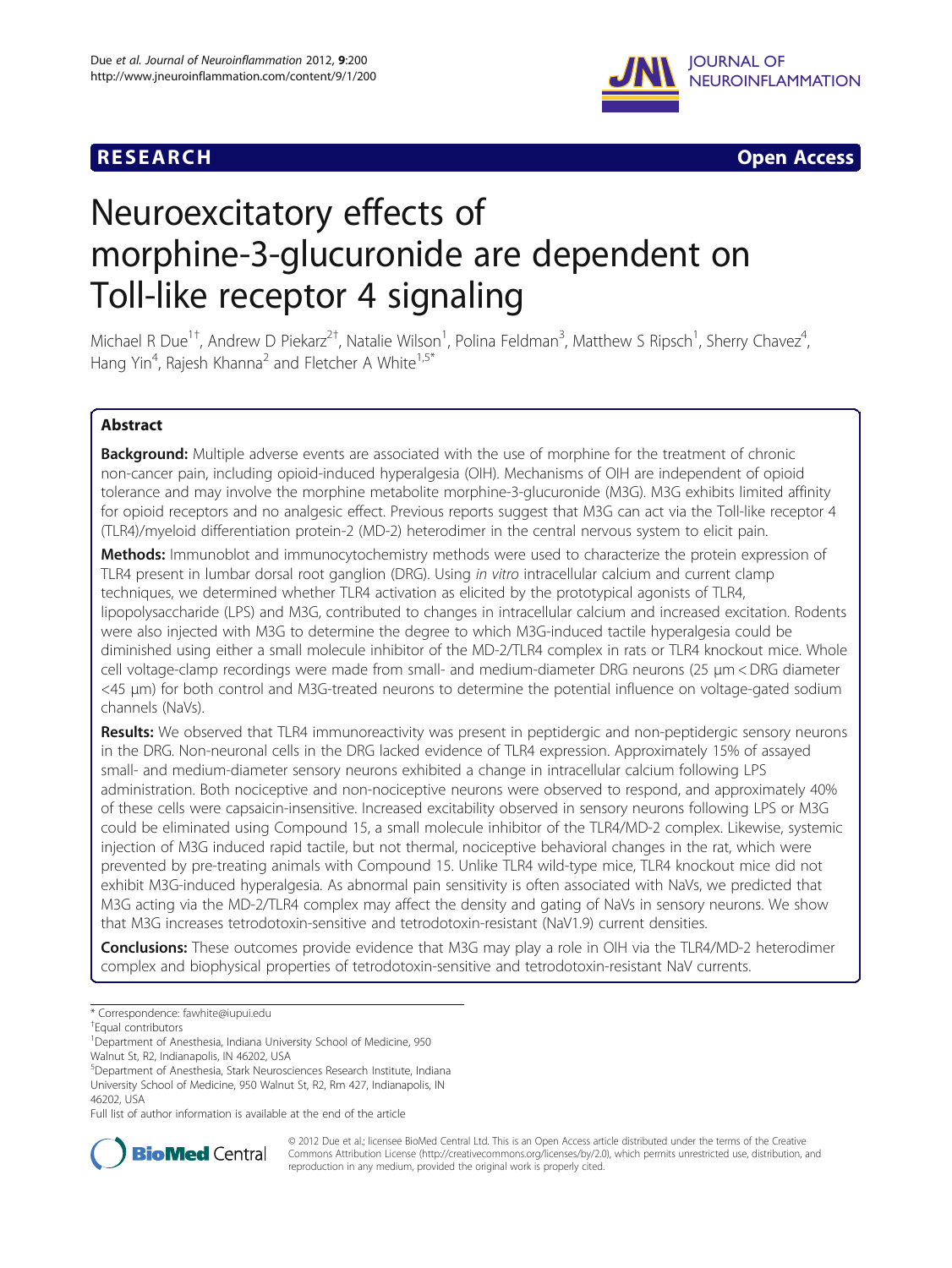## Introduction

Opioids such as morphine have been and continue to be used for the treatment of chronic pain. Adverse events such as opioid-induced hyperalgesia (OIH) often complicate the clinical course of pain treatment and may be due to the morphine metabolite morphine-3 glucuronide (M3G). Morphine is metabolized primarily in the mammalian liver into two metabolites, M3G and morphine-6-glucouronide (M6G) via glucuronidation [[1,2\]](#page-10-0). Approximately 44 to 55% of morphine is converted to M3G and 9 to 15% to M6G [\[3](#page-10-0),[4](#page-10-0)]. M6G is thought to be responsible for much of the pain-relieving effects of morphine by acting on opioid receptors [\[2,5](#page-10-0)]. Due to low affinity for opioid receptors, M3G has effectively no analgesic effect [[6,7\]](#page-10-0). However, administration of M3G in rodents elicits myoclonus and stimulus-dependent hyperalgesia [[8,9\]](#page-10-0).

The mechanism or receptor by which M3G induces these excitatory effects is unknown. However, actions of M3G in the nervous system are thought to occur through the Toll-like receptor 4 (TLR4) and the accessory secreted glycoprotein myeloid differentiation protein-2 (MD-2) complex to elicit proinflammatory glial activation [[9,10](#page-10-0)]. More importantly, TLR4 knockout mice exhibit a three-fold leftward shift in the systemic dose of morphine necessary for analgesia when compared with wild-type mice [[10\]](#page-10-0). Further evidence to support M3G as a novel TLR4 agonist is needed - particularly evidence of a direct effect on states of neuronal excitation and/or nociceptive behavior.

Agonist-induced activation of the TLR4/MD-2 complex is not limited to cells of the immune system or glial cells since the prototypical ligand of TLR4/MD-2 complex, lipopolysaccharide (LPS), can elicit the release of the neuropeptide calcitonin gene-related peptide (CGRP) from cultured dorsal root ganglion (DRG) and trigeminal root ganglion (TRG) sensory neurons and sensitize the transient receptor potential cation channel subfamily V member 1 (TRPV1) [[11,12\]](#page-10-0). Neuronal release of CGRP is likely due to a combination of LPS-evoked TRPV1 sensitization and inward ion current changes; however, it is unknown whether the novel TLR4 agonist M3G has direct effects on states of neuronal excitation and/or nociceptive behavior.

The aim of our investigation was to test whether M3G administration increases sensory neuron excitation and alters nociceptive behavior in rodents. The M3Gdependent depolarization of sensory neurons would imply that there may be a number of ion channels downstream of TLR4 activation which may contribute to changes in nociceptive behavior. Using current clamp and whole-cell voltage-clamp recordings, we found that M3G increased excitability in small- and mediumsized acutely dissociated sensory neurons and enhanced tetrodotoxin-sensitive (TTX-S) and tetrodotoxin-resistant (TTX-R) voltage-gated sodium channel (NaV) densities in sensory neurons. We also demonstrated that M3G acting through the neuronal TLR4/MD-2 complex is likely responsible for rapid induction of tactile, but not thermal, nociceptive behavior following systemic M3G administration.

## Materials and methods

#### Animals

Pathogen-free, adult female Sprague–Dawley rats (150 to 200 g; Harlan Laboratories, Madison, WI, USA) and adult male C57BL/10ScNJ and C57BL/6 mice (20 to 25 g; Jackson Laboratory, Bar Harbor, ME, USA) were used for all experiments. C57BL/10ScNJ mice exhibit a homozygous deletion of 74 kb at the Tlr4 locus. Mice and rats were housed in temperature  $(23 \pm 3^{\circ}C)$  and light (12 hour:12 hour light:dark cycle; lights on at 07.00) controlled rooms with standard rodent chow and water available *ad libitum*. These experiments were approved by the IACUC of Indiana University/Purdue University in Indianapolis. All procedures were conducted in accordance with the Guide for Care and Use of Laboratory Animals published by the National Institutes of Health and the ethical guidelines of the International Association for the Study of Pain. Animals were randomly assigned to treatment or control groups.

## Drugs

All drugs were freshly prepared in saline on the day of the experiment and administered by intraperitoneal (i.p.) injections. A TLR4 small molecule inhibitor (Compound 15) was synthesized as described in detail in [\[13\]](#page-10-0). A stock solution of lipopolysaccharide (LPS) was reconstituted in sterile 0.1% BSA/PBS to 5 mg/ml, and aliquots were stored at −20°C (Sigma-Aldrich, St Louis, MO, USA). The concentration used was  $1 \mu g/mL$ . Morphine-3-β-D-glucuronide (M3G) was supplied by NIH/NIDA Drug Supply Program and utilized at a concentration (3  $\mu$ M) that is significantly less than the dose necessary to elicit responses in rodent central nervous system neurons [[14,15\]](#page-10-0).

## Tissue processing and immunocytochemistry for neural tissue

Naïve rat lumbar DRG tissue was collected after animals were sacrificed and transcardially perfused with Zamboni fixative. Primary antiserum used for immunocytochemical procedures [\[16](#page-10-0)] was anti-TLR4 goat L14 extracellular monoclonal antibody (1:200 dilution; Santa Cruz Biotechnology Inc., Santa Cruz, CA, USA), monoclonal anti-NeuN, polyclonal anti-CGRP and IB4-FITC (Sigma-Aldrich). After incubation with primary antibodies, 14 μm thick tissue sections were incubated in secondary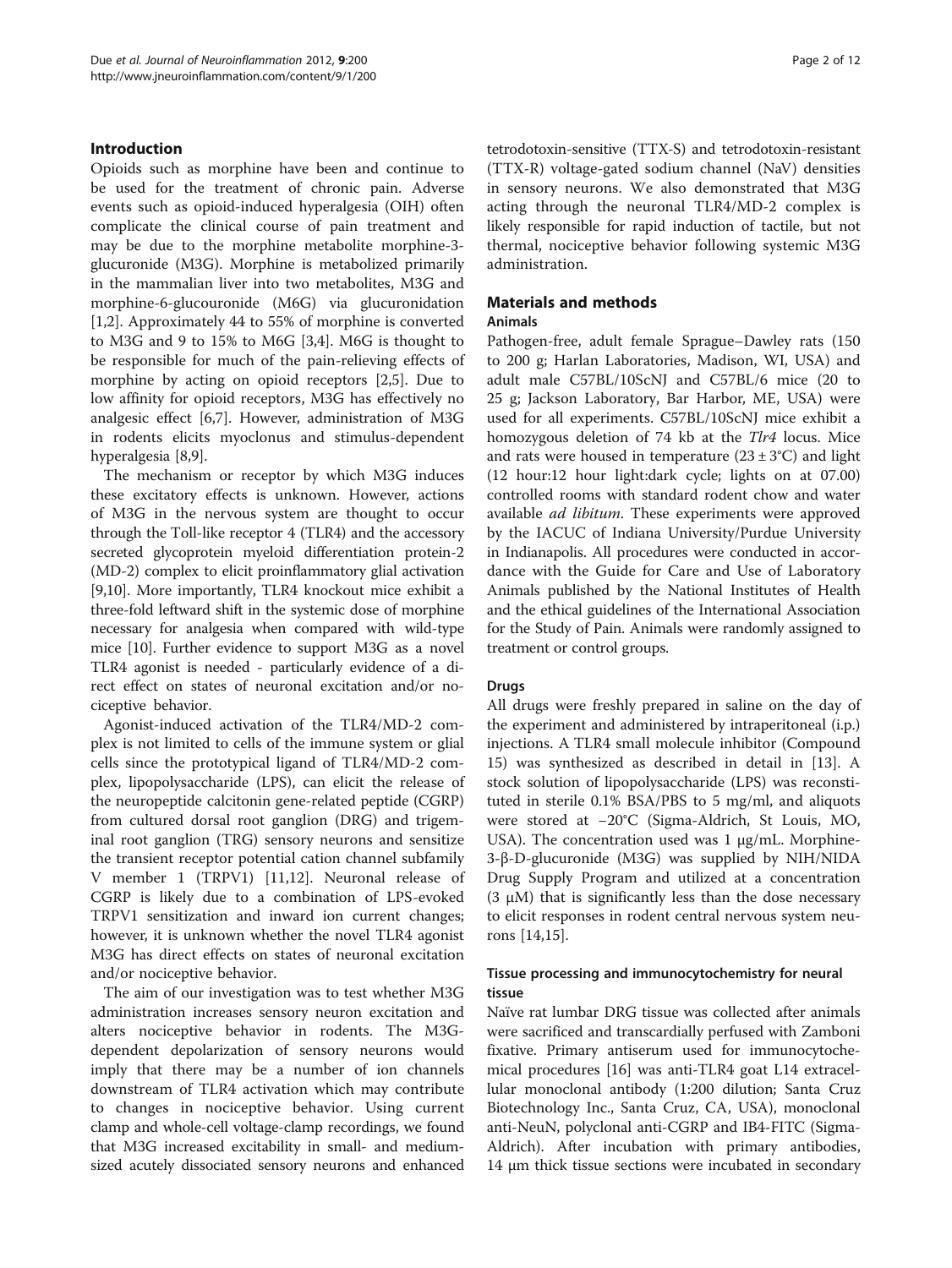antibodies (anti-goat made in horse conjugated to CY3, Jackson ImmunoResearch, West Grove, PA, USA). Positive control immunocytochemistry staining for TLR4 was conducted in rat spleen sections. Specific labeling of white pulp was observed (data not shown).

#### Cell counts

Images were taken with an intensified charged coupled device camera (CoolSnap HQ2, Photometrics, Tucson, AZ, USA coupled to a Nikon microscope (Nikon Eclipse Ti; Nikon Instruments Inc., Melville, NY, USA) using Nikon Elements Software (Nikon Instruments Inc.). TLR4 immunopositive cell counts were conducted using Image Pro Software (Media Cybernetics, Bethesda, MD, USA). TLR4 cell counts were taken from at least eight serial tissue sections per L5 ganglia (70 μm between sections) and combined to reach the total percentage of neurons.

#### Tactile behavioral assessment

Von Frey filaments were used to test mechanical sensitivity before and after M3G and/or Compound 15 administration. Prior to initial von Frey tactile testing, all rodents were habituated to testing chambers for at least 2 days. Animals were tested for baseline responses at least twice before initiation of the injection paradigm using previously published methods [\[16\]](#page-10-0). Briefly, the rat was placed on a metal mesh floor and covered with a transparent plastic dome where the animal rested quietly after an initial few minutes of exploration.

Animals were habituated to this testing apparatus for 15 minutes a day, 2 days prior to pre-injection behavioral testing. Following acclimatization, each filament was applied to six spots spaced across the glabrous side of the hind paw; two distinct spots for the distribution of each nerve branch (saphenous, tibial and sural). Mechanical stimuli were applied with seven filaments, each differing in the bending force delivered (10, 20, 40, 60, 80, 100, and 120 mN), but each fitted with a flat tip and a fixed diameter of 0.2 mm. The force equivalence of mN to grams is  $100$  mN =  $10.197$  g. The filaments were tested in order of ascending force, with each filament delivered for 1 second in sequence from the  $1<sup>st</sup>$  to the  $6<sup>th</sup>$  spot alternately from one paw to the other. The interstimulus interval was 10 to 15 seconds. A cutoff value of 120 mN was used; animals that did not respond at 120 mN were assigned that value. Stimuli were applied randomly to left and right hind paws to determine the stimulus intensity threshold stiffness required to elicit a paw withdrawal response.

The incidence of foot withdrawal was expressed as a percentage of six applications of each filament as a function of force. A Hill equation was fitted to the function (Origin version 6.0, Microcal Software Northampton, MA USA) relating the percentage of indentations eliciting a withdrawal to the force of indentation. From this equation, the threshold force was obtained and defined as the force corresponding to a 50% withdrawal rate. Mouse behavior was conducted in a similar fashion using a probe fitted with a flat tip and a fixed diameter of 0.1 mm. However, mechanical stimuli were applied to only one location on the glabrous side of the hind paw. All behavioral testing was performed by laboratory assistants who were blinded to the experimental conditions and unfamiliar with the experimental aims.

#### Thermal behavioral assessment

Thermal hyperalgesia was determined by measuring foot withdrawal latency and duration of the response to heat stimulation [\[16](#page-10-0)]. Each rat was placed in a box  $(22 \times 12 \times$ 12 cm) containing a smooth glass floor. A heat source (UgoBasile Plantar™ Analgesia Instrument, Trappe PA, USA) was focused on a portion of the hind paw, which is flush against the glass, and a radiant thermal stimulus was delivered to that site. The stimulus shuts off automatically when the hind paw moves (or after 20 seconds to prevent tissue damage). The intensity of the heat stimulus was constant throughout all experiments. A thermal stimulus was delivered six times to each hind paw at 5-minute intervals. The value for the response based on thermal latency and duration of paw withdrawal was obtained by averaging five of six measurements per animal. The baseline response for right and left hind paws were tested for 2 days prior to initiation of the injection paradigm.

#### Immunoblot methodology

Fresh frozen L3-L6 DRGs and TRGs were homogenized in modified RIPA buffer with protease/phosphatase inhibitors (USBio, Swampscott, MA, USA). Samples (40 μg/ lane) were resolved by 10% SDS-PAGE and transferred to a nitrocellulose membrane. After incubation in 10% non-fat milk blocking solution overnight at 4°C, the membrane was incubated with primary antisera for 1 hour (anti-TLR4 goat M16; 1:1,000; Santa Cruz Biotechnology Inc., Santa Cruz, CA, USA). The membrane was reprobed with a monoclonal anti-β actin  $(1:10,000;$ Sigma-Aldrich). Immunopositive bands were detected by enhanced chemiluminescence (ThermoScientific, Rockford Ill, USA) using donkey anti-goat (Santa Cruz Biotechnology Inc.) or rabbit anti-mouse (Jackson ImmunoResearch) horseradish peroxidase-conjugated secondary antibodies.

## Preparation of acutely dissociated dorsal root ganglion neurons

Lumbar DRGs were acutely dissociated using methods previously described [\[16](#page-10-0)]. Briefly, L1-L6 DRGs were removed from naïve animals. The DRGs were treated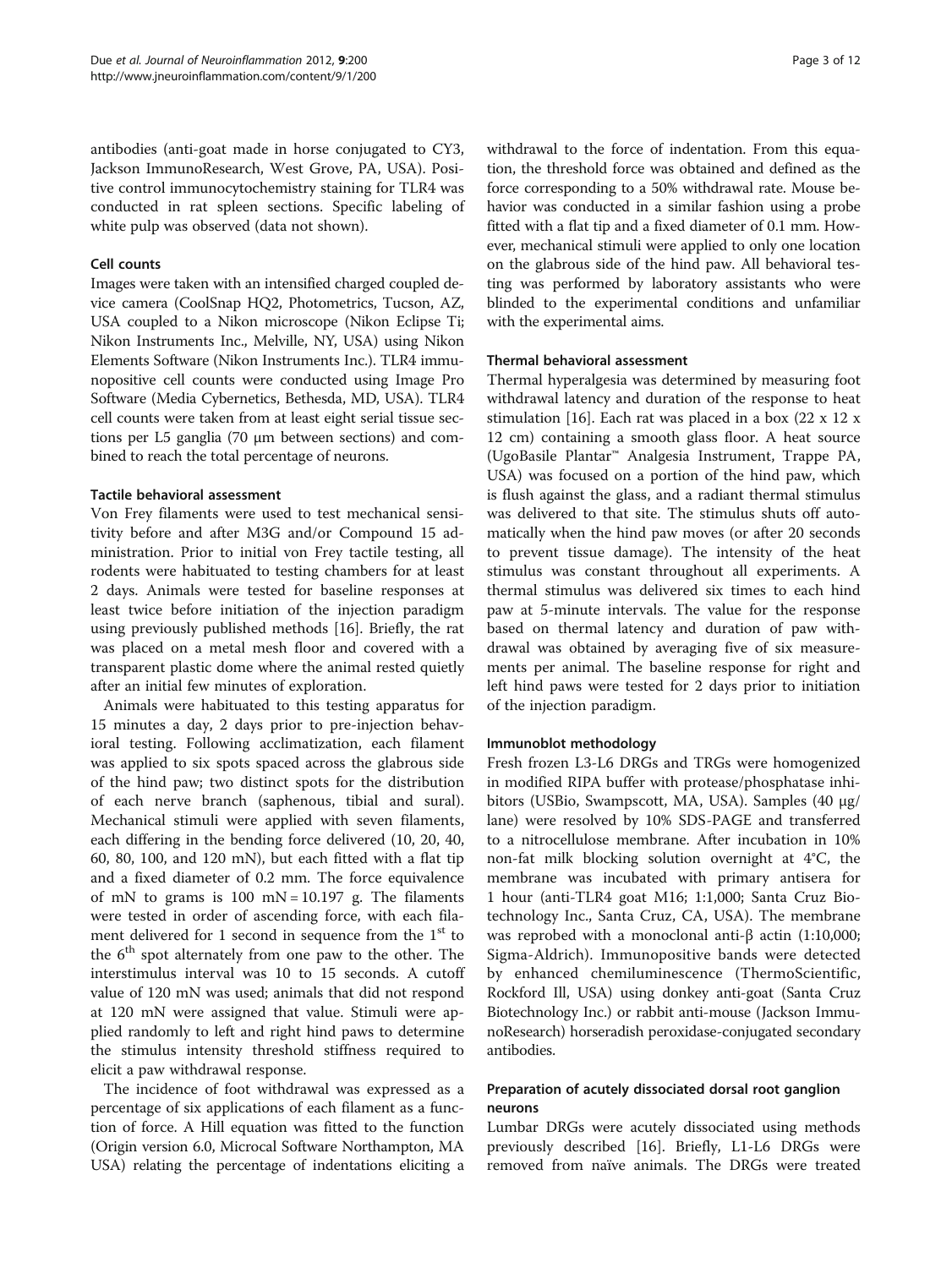with collagenase A and collagenase D in HBSS for 20 minutes (1 mg/ml; Roche Applied Science, Indianapolis, IN, USA), followed by treatment with papain (30 units/ml, Worthington Biochemical, Lakewood, NJ, USA) in HBSS containing 0.5 mM EDTA and cysteine at 35°C. The cells were then dissociated via mechanical trituration in culture media containing 1 mg/ml BSA and trypsin inhibitor (1 mg/ml, Sigma-Aldrich). The culture media was DMEM, Ham's F12 mixture, supplemented with 10% fetal bovine serum, penicillin and streptomycin (100 μg/ml and 100 U/ml) and N2 (Life Technologies, Carlsbad CA, USA). The cells were plated on coverslips coated with poly-L lysine and laminin (1 mg/ml) and incubated for 2 to 3 hours before additional culture media was added to the wells. The cells were then allowed to sit undisturbed for 12 to 15 hours to adhere at  $37^{\circ}$ C (with 5% CO<sub>2</sub>).

#### Intracellular calcium imaging

Acute dissociation of lumbar DRG and intracellular calcium imaging was performed using methods previously described [[16](#page-10-0)]. The dissociated DRG cells were loaded with fura-2 AM (3 μM, Molecular Probes/Invitrogen Corporation, Carlsbad, CA, USA) for 25 minutes at room temperature in a balanced sterile salt solution (BSS; NaCl (140 mM), Hepes (10 mM), CaCl<sub>2</sub> (2 mM), MgCl<sub>2</sub> (1 mM), glucose (10 mM), KCl (5 mM)). The cells were rinsed with the BSS and mounted onto a chamber that was placed onto the inverted microscope. Intracellular calcium was measured by digital video microfluorometry with an intensified CCD camera (CoolSnap HQ2, Photometrics) coupled to a Nikon microscope (Nikon Eclipse Ti) and Nikon Elements Software. Cells were illuminated with a Lamda DG-4 175 W xenon lamp (Sutter Instruments, Novato, CA, USA), and the excitation wavelengths of the fura-2 (340/380 nm) were selected by a filter changer (Sutter Instruments). Sterile solution was applied to cells prior to LPS application, and any cells that responded to buffer alone were not used in LPS responsive counts. Compounds were applied directly into the coverslip bathing solution. LPS (1 μg/mL) was applied first, after which capsaicin (3 nM; Sigma-Aldrich), high  $K^+$  (50  $\mu$ M) and ATP (3 nM) were added. Only calcium imaging traces that reflected at least a 50% increase over baseline were included in the analysis. All data were analyzed by two independent analyzers and only responses that were in agreement between the two individuals were used in the responsive cell counts.

## Electrophysiology

Sharp-electrode intracellular recordings were obtained from 4 to 18 hours after acute dissociation of lumbar DRG as previously described [[17\]](#page-10-0). Coverslips were transferred to a recording chamber that was mounted

on the stage of an inverted microscope. The chamber was perfused with 2 mL bath solution containing: NaCl, 120 mM; KCl, 3 mM;  $CaCl<sub>2</sub>$ , 1 mM;  $MgCl<sub>2</sub>$ , 1 mM; Hepes, 10 mM; glucose, 10 mM; adjusted to pH 7.4 and osmolarity 300 mosM. The recordings were obtained at room temperature. Electrodes were filled with 1.0 M KCl (impedance: 40 to 80 MΩ) and positioned by a micromanipulator (Newport Corporation, Irvine, CA, USA). A −0.1 nA current injection was used to bridge-balance the electrode resistance. Prior to electrode impalement, the size of the soma to be recorded was classified by eye according to its diameter as small  $(\leq 30 \text{ }\mu\text{m})$ , medium  $(31-45 \text{ }\mu\text{m})$  and large  $(\geq 45 \text{ }\mu\text{m})$ . Electrophysiological recordings were performed with continuous current-clamp in bridge mode using an AxoClamp-2B amplifier, stored digitally via a Digidata 1322A interface, and analyzed offline with pClamp 9 software (Axon Instruments, Union City, CA, USA). Only neurons with resting membrane potential more negative than −45 mV were analyzed. Neuronal excitability of small and medium, dissociated DRG sensory neurons was measured by injecting 1-second current pulses into the soma every 30 seconds. Current was adjusted in order to elicit two to four APs per current injection under baseline conditions. Following three control current injections, LPS (1 μg/mL recording solution) or M3G  $(3 \mu M)$  was applied to the coverslip and current injections continued every 30 seconds. Neuronal excitability was measured as the number of APs elicited per current pulse before and after addition of LPS or M3G. An attempt to reverse changes in excitability generated by LPS and M3G was performed using the TLR4 inhibitor, Compound 15 [[13\]](#page-10-0). Compound 15 (50 μM) was added following two experimental current pulses in the presence of LPS or M3G in experiments where these ligands increased neuronal excitability.

Whole cell voltage-clamp recordings were made from small- and medium-diameter DRG neurons (25 μm < DRG diameter <45 μm) for both control and M3G treated neurons using a HEKA EPC10 amplifier as previously described [[18\]](#page-10-0). To ensure the fidelity of the voltage-clamp during data acquisition all recordings were made using an extracellular bath solution containing reduced sodium (70 mM). TTX-S current densities were estimated following *post hoc* subtraction of the slow-inactivating TTX-R current [[18\]](#page-10-0). TTX-R current densities were measured from recordings obtained in the presence of 500 nM TTX. NaV1.8 currents were estimated from the current elicited from a 150 ms pulse to 0 mV from a holding potential of −100 mV and NaV1.9 currents were estimated as the current remaining during the last 10% of a 150 ms test pulse to −60 mV from a holding potential of −100 mV.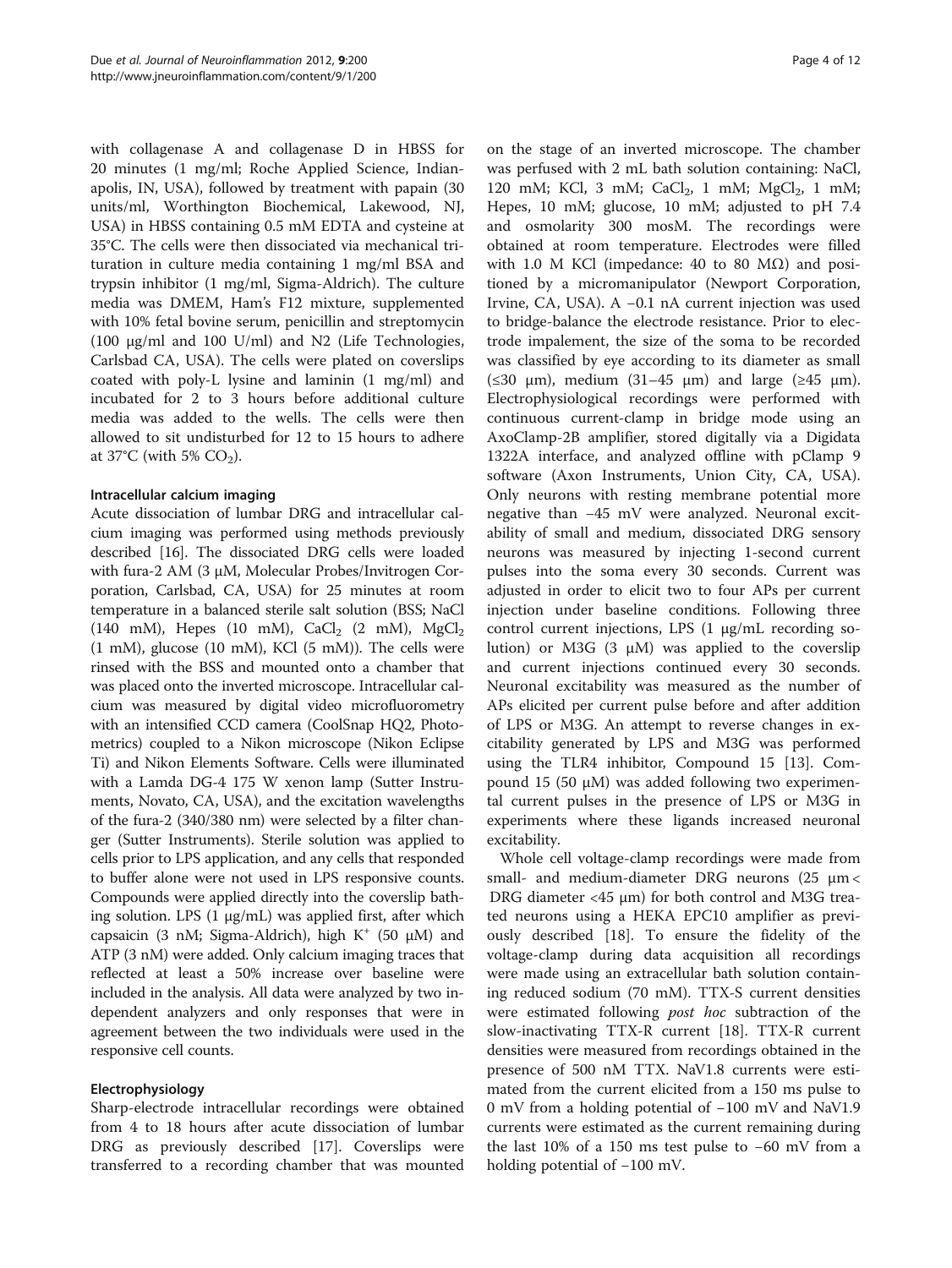#### **Statistics**

GraphPad Software (LaJolla, CA, USA) was used to determine the statistical significance. The statistical significance of differences between means was determined by Student's t-test or a one-way analysis of variance (ANOVA) followed by post hoc, pair-wise comparisons (Bonferroni's method). Logistic regression was used to determine differences in the percentages of different groups of cells.

## Results

#### Toll-like receptor 4 present on sensory neurons

We first investigated the extent to which TLR4 protein expression is present in lumbar and trigeminal sensory ganglia (Figure [1A](#page-6-0)). TLR4 expression present within the DRG is localized exclusively in sensory neurons and averages  $28 \pm 5.6$ % of total sensory neurons per DRG assayed (1 L5 DRG per animal;  $n = 6$  rodents). TLR4immunopositive sensory neurons exhibit peptidergic and non-peptidergic neuronal phenotypes in the rat lumbar DRG (Figure [1B-M](#page-6-0)).

## Lipopolysaccharide elicits intracellular calcium mobilization in dissociated sensory neurons

Acute dissociation of DRG cells does not appear to alter the neuronal expression of TLR4 (Figure [2A](#page-6-0)). To functionally characterize neuronal TLR4 signaling we monitored intracellular calcium mobilization  $[Ca^{2+}]$ <sub>i</sub> following acute LPS administration (Figure [2B\)](#page-6-0). The resultant cellular responses were categorized into three neuronal and non-neuronal cell types: non-capsaicin-sensitive neurons (high K and ATP responsive), capsaicin-sensitive neurons (capsaicin, high K, and ATP responsive), and glia (ATP responsive only). A moderate number of sensory neurons (approximately 14%) exhibited an LPS-induced  $[Ca^{2+}]$ <sub>i</sub> flux, of which 8.3% were capsaicin-sensitive  $(n = 85)$ and 5.9% were non-capsaicin-sensitive  $(n = 72)$ . Likewise, LPS-responsive non-neuronal cells were limited in number  $(6.8\%, n = 44)$  (Table [1\)](#page-7-0).

## Lipopolysaccharide and morphine-3-glucuronide-induced sensory neuron excitation can be blocked by Toll-like receptor 4/myeloid differentiation protein-2 small molecule inhibitor

LPS has been shown to elicit an inward current in trigeminal sensory neurons [[12\]](#page-10-0) and enhance sensory neuron excitability in colonic nociceptive neurons [\[19](#page-10-0)]. Based on these observations, agonists of TLR4 should conceivably increase the excitability of sensory neurons in response to repeated current injection of the same amplitude. To determine the degree to which LPSinduced intracellular calcium mobilization reflects changes in sensory neuron excitation, we examined neuronal response using sharp electrodes in current

clamp mode. Following repeated current pulse combined with LPS administration, we observed a significant increase in the excitability of small- to medium-diameter sensory neurons when compared to baseline levels (15.8% neurons responded,  $3.2 \pm 0.3$  action potentials (APs) for control vs.  $11.7 \pm 1.7$  APs for LPS,  $n = 38$ ) (Figure [3](#page-7-0)). Representative recordings (Figure [3A\)](#page-7-0) and grouped data (Figure [3B](#page-7-0)) demonstrate that the excitability of these neurons was significantly increased by LPS when compared with control levels. We utilized a previously reported small molecule inhibitor, Compound 15 [\[13,20](#page-10-0)], as a chemical probe to further investigate the molecular mechanism of M3G-induced neuron response. The ability of Compound 15 to disrupt the TLR4/MD-2 complex formation and selectively block TLR4 signal transduction without affecting other homologous TLR family proteins has been previously demonstrated [[13\]](#page-10-0). Further, Compound 15 was screened against a panel of 12 representative kinases, showing negligible non-specific inhibitory effects [\[20](#page-10-0)]. Importantly, Compound 15 demonstrated high specificity and low toxicity both in vitro and in vivo [\[21](#page-10-0)], providing an excellent probing tool to study the TLR4 specific signal transduction. The specificity of this compound was utilized in our studies. Additionally, Compound 15 completely blocked the increased excitability of LPS suggesting that the observed increase in excitation is mediated through TLR4/MD-2 (100%,  $4.5 \pm 0.5$  APs for LPS + Compound 15, n = 4; ANOVA, interaction  $F(2,18) = 21.29$ ,  $P < 0.0001$ ; Bonferroni multiple comparison test,  $P < 0.05$ ) (Figure [3A,B\)](#page-7-0).

Given the ability of LPS to elicit increased excitability when combined with a depolarizing current injection in small- and medium-diameter sensory neurons, we tested whether M3G could produce similar effects in sensory neurons. The combination of repeated current pulse combined with M3G administration significantly increased the excitability of small- to medium-diameter sensory neurons when compared to baseline levels (19.6% neurons responded,  $2.8 \pm 0.7$  APs for control vs.  $14.2 \pm 2.4$  APs for M3G, n = 46) (Figure [3C\)](#page-7-0). Subsequent treatment with the TLR4/MD-2 small molecule inhibitor Compound 15 completely blocked M3G-dependent excitability in sensory neurons (100%,  $2.0 \pm 0.6$  APs for M3G + Compound 15, n = 4; ANOVA, interaction F  $(2,22) = 24.16$ ,  $P < 0.0001$ ; Bonferroni multiple comparison test,  $P < 0.05$ ) (Figure [3C,D\)](#page-7-0).

## Pretreatment of rodents with Toll-like receptor 4/myeloid differentiation protein-2 small molecule inhibitor prevents the rapid induction of tactile hyperalgesia due to systemic morphine-3-glucuronide administration Direct administration of M3G into the central nervous system by intracerebroventricular or intrathecal routes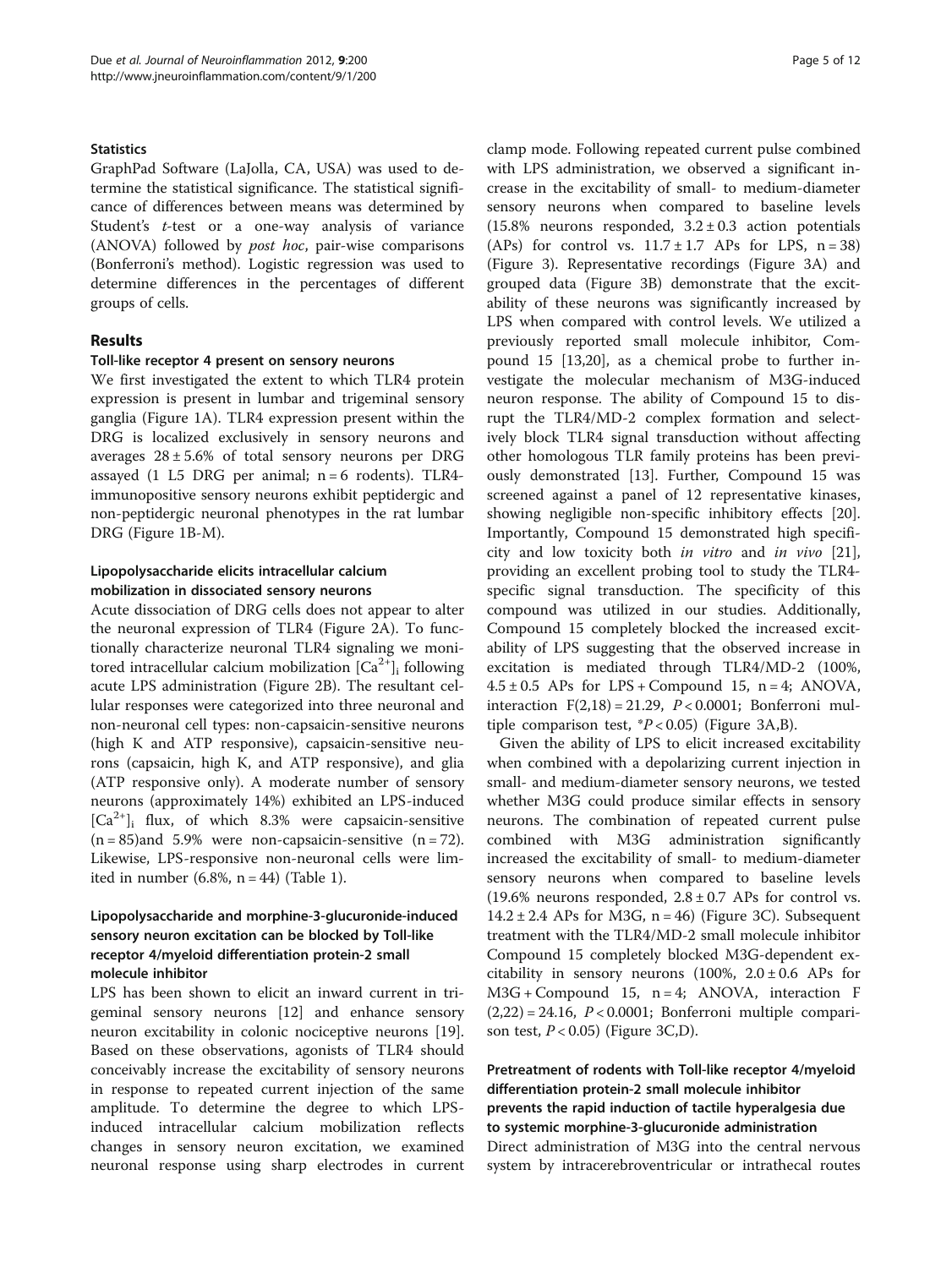Due et al. Journal of Neuroinflammation 2012, 9:200 Page 6 of 12 http://www.jneuroinflammation.com/content/9/1/200

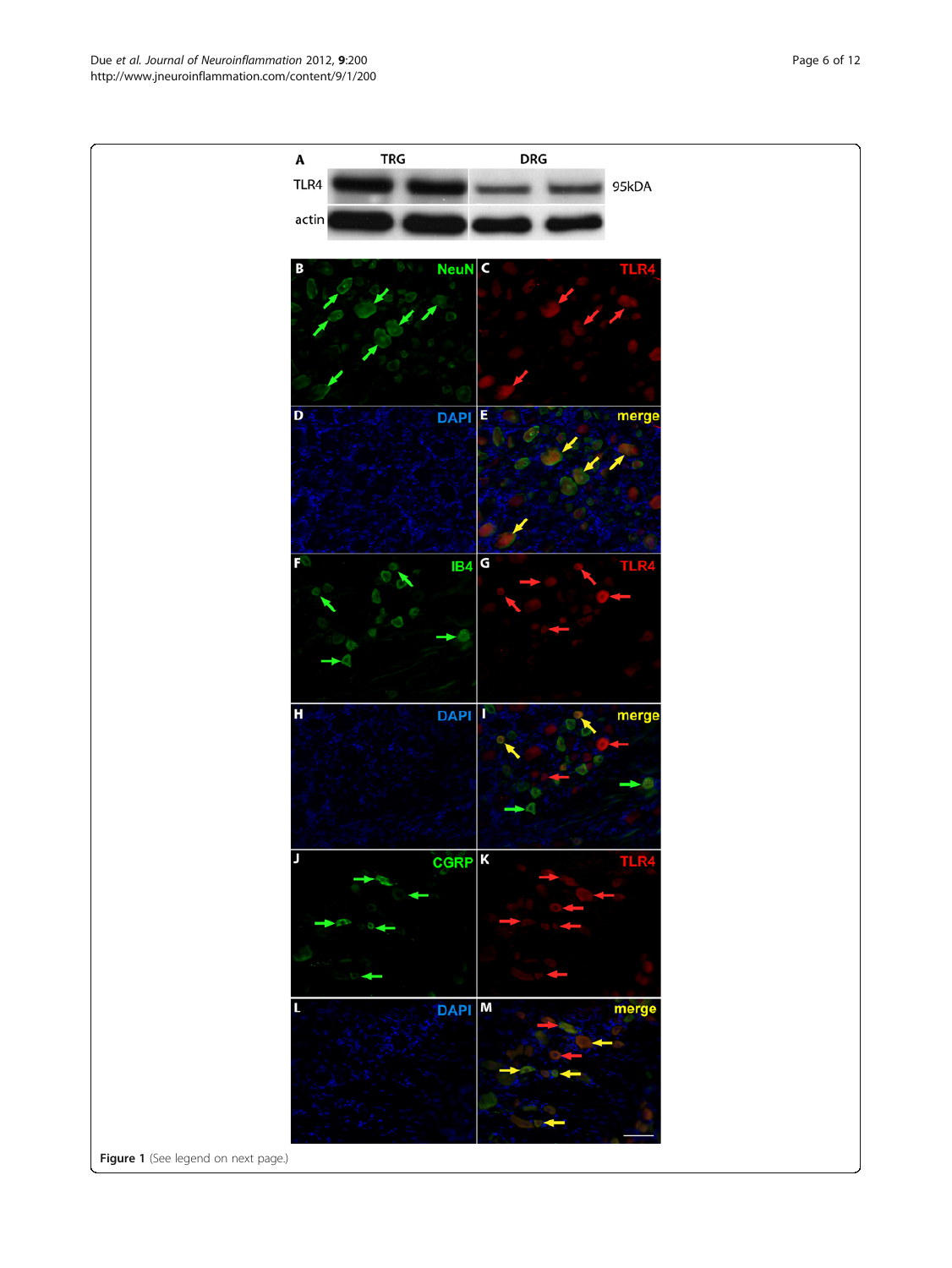#### <span id="page-6-0"></span>(See figure on previous page.)

Figure 1 Toll-like receptor 4 expression in sensory neurons. (A) Western blot analysis of Toll-like receptor 4 (TLR4) isolated from trigeminal root ganglion (TRG) and lumbar L3-L6 dorsal root ganglion (DRG) lysates. (B-M) Immunofluorescent images of TLR4 in peptidergic and nonpeptidergic DRG populations from sectioned naïve L4 or L5 DRGs. NeuN is a neuronal marker (B, green arrowheads), which co-labeled with TLR4 (C, red arrowheads). Nuclei are stained with DAPI (D, H, L, blue). Merged images demonstrate co-labeling of NeuN containing neurons with TLR4 (E, yellow arrowheads). Calcitonin gene-related peptide (CGRP) is a marker for peptidergic-containing sensory neurons (F, green arrowheads), which co-labeled with TLR4 (G, red arrowheads). Merged images demonstrate co-labeling of CGRP-containing neurons with TLR4 (I, yellow arrowheads). Isolectin B4 (IB4) is a marker for non-peptidergic sensory neurons (J, green arrowheads), which co-labeled with TLR4 (K, red arrowheads). Merged images show co-labeling of IB4 non-peptidergic sensory neurons with TLR4 (M, yellow arrowheads). Scale bar is 60 µm  $(B-M)$ 

produces a range of behaviors, including reductions in tail flick latencies, touch-evoked agitation and thermal hyperalgesia [[8-10,22](#page-10-0)]. However, there is limited information regarding the effects of systemic M3G administration on noxious thermal or tactile stimulusdependent behavioral outcomes. Though M3G (10 mg/ kg, i.p.) failed to elicit changes in thermal latencies or duration (data not shown,  $n = 4$ ; Student's *t*-test,  $P > 0.05$ 



for both), M3G produced significant reductions in the paw withdrawal threshold to tactile stimulus (Figure [4A](#page-8-0);  $n = 6$ ,  $P < 0.05$ ). In contrast, paw withdrawal threshold to tactile stimulus in rodents pretreated with Compound 15 (10 mg/kg, i.p., 1 hour), a small molecule inhibitor of TLR4/MD-2 complex, prior to M3G administration (10 mg/kg, i.p.) did not differ from baseline thresholds or the combination of Compound 15 and vehicle (Figure [4A;](#page-8-0)  $n = 6$ , ANOVA, interaction F  $(3,20) = 69.33$ ,  $P < 0.05$ ; Bonferroni multiple comparison test,  $P < 0.05$ ).

## Toll-like receptor 4 knockout fails to exhibit morphine-3 glucuronide-induced tactile hyperalgesia

To define whether M3G is dependent on the presence of a functional TLR4/MD-2 complex, we tested the degree to which M3G induces tactile hyperalgesia in a mouse line that exhibits a spontaneous mutation of the Tlr4 gene [[23\]](#page-10-0). Like rats treated with M3G, the Tlr4 wild-type mice displayed a significant increase in tactile hyperalgesia (Figure [4B](#page-8-0);  $n = 6$ , t-test, t = 71.55,  $df = 10$ ,  $P < 0.05$ ). However,  $Tl r4$  knockout mice failed to display tactile hyperalgesia following M3G adminis-tration (Figure [4B](#page-8-0);  $n = 6$ , t-test,  $t = 0.278$ ,  $df = 10$ ,  $P > 0.05$ ).

## Morphine-3-glucuronide increases sodium current density in both tetrodotoxin-sensitive and tetrodotoxin-resistant sodium currents

TTX-S and TTX-R sodium currents have been shown to contribute to neuronal excitability in peripheral sensory neurons [\[24,25\]](#page-10-0). Here, we tested the possibility that TTX-S currents (Figure [5A\)](#page-9-0) and TTX-R currents (NaV1.8 and NaV1.9; Figure [5B\)](#page-9-0) could potentially be modulated by M3G and thus contribute to the increased hyperexcitability of sensory neurons in the presence of M3G. We compared untreated DRG neurons to neurons exposed acutely (approximately 5 minutes) to 3 μM M3G. We determined that TTX-S current density is increased approximately 2.5 times (Figure 5C,  $n = 12$ ,  $P < 0.05$ ) in the presence of M3G, and persistent TTX-R (NaV1.9) current density is increased approximately five times (Figure 5E,  $n = 12$ ,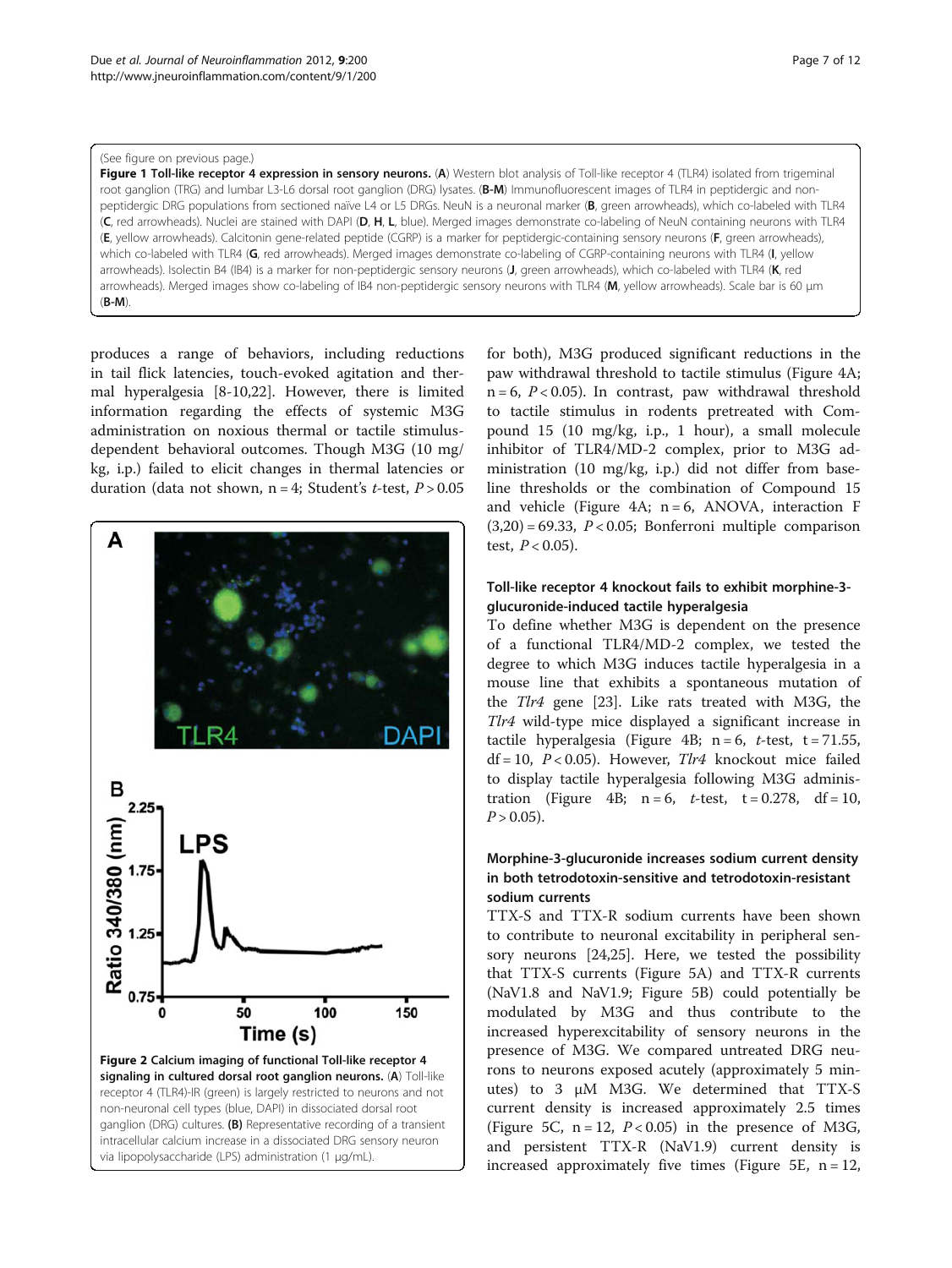<span id="page-7-0"></span>Table 1 LPS response profile of acutely dissociated DRG cells from rats

| Non-capsaicin-sensitive neuron | 6% (5/85) |
|--------------------------------|-----------|
| Capsaicin-sensitive neuron     | 8% (6/72) |
| Glia                           | 7% (3/44) |

 $P < 0.05$ ) in the presence of M3G ( $P < 0.05$ ). In contrast, NaV1.8 TTX-R current density is not affected by M3G (Figure 5D,  $n = 12$ ,  $P > 0.05$ ).

#### **Discussion**

The production of the M3G metabolite following glucuronidation of morphine contributes to many off-target side effects of the opioid, including pain. Our results provide the first demonstration that M3G directly evokes sensory neuron excitability. The receptor responsible for this neuroexcitatory event appears to be the pattern recognition receptor, TLR4, as we have shown

firing that is reversed by Compound 15.

that treating sensory neurons with an inhibitor of the TLR4/MD-2 interaction, Compound 15, completely blocks the increased neuronal excitability evoked by M3G and effectively prevents systemic M3G-induced changes in tactile hyperalgesia. More importantly, whole-cell voltage-clamp recordings demonstrated that M3G increased TTX-S and TTX-R NaV densities in sensory neurons.

Little is known about the manner in which TLR4 contributes to pain. Broadly speaking, increased spinal microglial TLR4 activation correlates with both onset of behavioral hypersensitivity in rodent models of neuropathy and following administration of opioids [\[21,26](#page-10-0)]. However, the degree to which activation of TLR4 present on sensory neurons contributes to pain behavior is unknown. Clearly the ability of LPS administration to elicit intracellular calcium mobilization in both capsaicin- and non-capsaicin-sensitive neurons suggests that local administration of LPS to the plantar hind



the number of elicited APs and Compound 15 can reverse this effect. (D) Group data showing that M3G caused a significant increase in DRG AP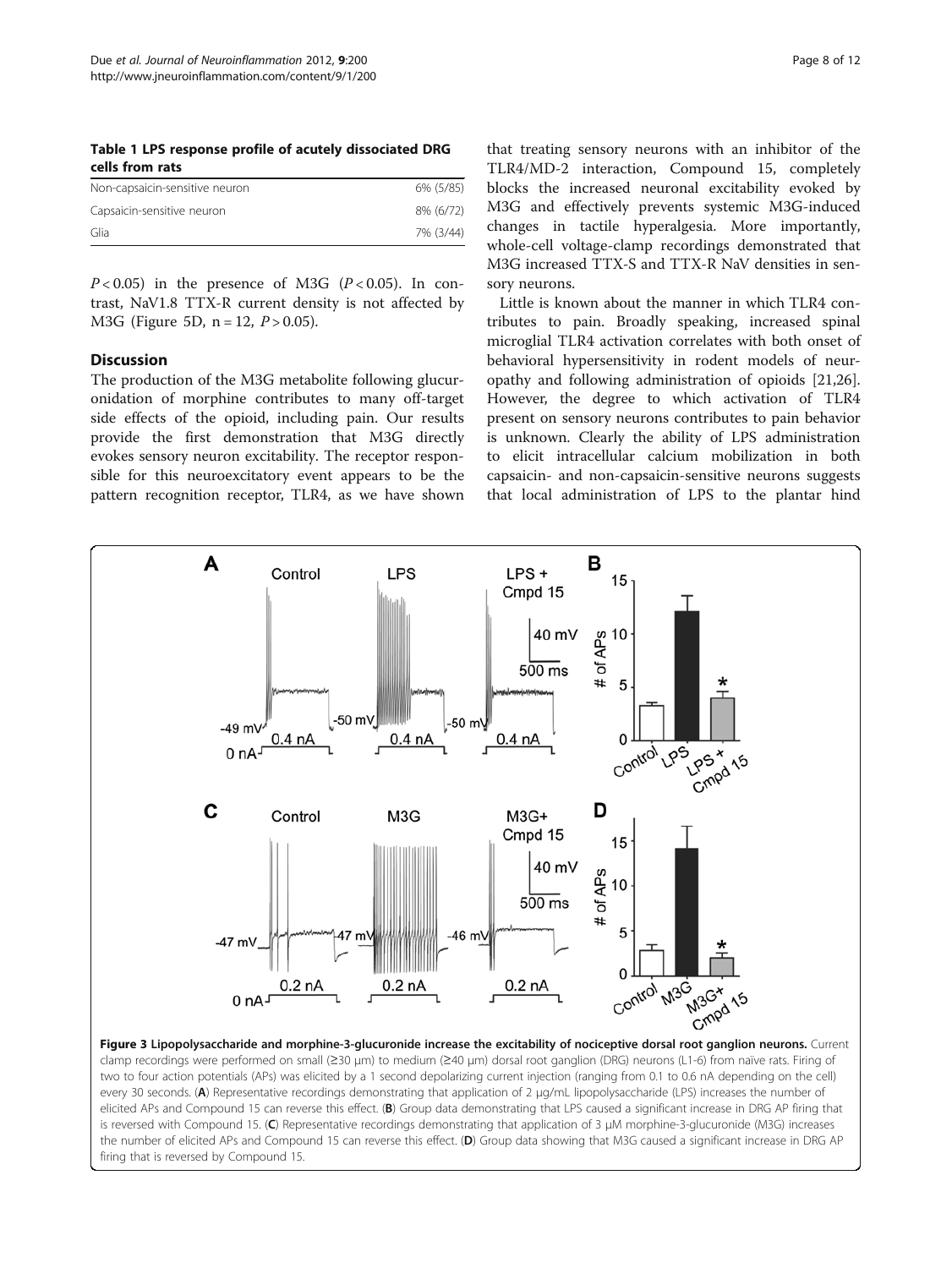<span id="page-8-0"></span>

paw might produce thermal and mechanical sensitivities [\[27,28\]](#page-10-0). Likewise, the fact that M3G elicits neuronal excitation in both small- and medium-diameter sensory neurons might predict similar thermal- and

tactile-dependent behavioral outcomes. Despite these expectations, systemic M3G administration evoked behavioral changes that were limited only to TLR4/MD-2-dependent mechanical sensitivities. This outcome suggests that short-term M3G exposure-mediated changes in tactile-mediated nociceptive behavior through TLR4 are independent of inflammation.

The apparent effects of M3G via TLR4/MD-2-mediated changes in tactile-dependent nociceptive behavior and non-capsaicin responsive cells may require unique ionic mechanisms such as modulation of voltage-gated sodium and/or potassium currents in addition to voltage-dependent calcium channels [[29](#page-11-0)]. Here, we demonstrate that M3G increased TTX-S currents approximately 2.5 times. The TTX-S current in small-diameter neurons is most likely a combination of NaV1.6 and Nav1.7 [[25](#page-10-0)]. These TTX-S channels can directly contribute to neuronal excitability [\[25\]](#page-10-0), with NaV1.6 attributing to the resurgent sodium current and NaV1.7 attributing to amplifying subthreshold generator potentials by producing a prominent ramp current [[30](#page-11-0)-[32](#page-11-0)]. Interestingly, the LPS-induced activation of microglia appears to be dependent on TTX-S NaV1.6 channels [\[33\]](#page-11-0).

The TTX-R sodium channel NaV1.9 has been shown to contribute to the genesis of heat and mechanical pain hypersensitivity [[34](#page-11-0)]. In addition, NaV1.9 knockout mice have been shown to lack acute visceral hypersensitivity [[35\]](#page-11-0). Given the five-fold increase in NaV1.9 current density, the action of M3G on this sodium channel isoform may be critical in the ability of M3G to generate hyperexcitability in sensory neurons. Supporting evidence includes observations that NaV1.9 enhances and prolongs the response to depolarizations that are subthreshold for AP electrogenesis [[36\]](#page-11-0). NaV1.9 also functions to lower threshold for single AP and repetitive firing [[37\]](#page-11-0). Thus, NaV1.9 may serve as an anion channel target for reducing M3G-induced pain sensitivity associated with morphine administration. Moreover, the ability of TLR4 signaling to modulate sodium channels elucidates a novel mechanism by which TLR4 agonists can influence neuronal states of excitation.

Mechanisms of excitation in primary sensory neurons via the TLR4/MD-2 complex remain elusive. However, due to the fact that IL-1β is known to increase the excitability of nociceptors via enhancing persistent TTX-R current [\[38,39](#page-11-0)], and IL-1β receptors signal through a common Toll/IL-1 receptor domain [\[40\]](#page-11-0), it may come as no surprise that TLR4/MD-2 complex activation is capable of exciting neurons. Many other possible mechanisms exist which may also contribute to M3Gelicited neuronal excitation. It is possible that, in capsaicin-sensitive sensory neurons, LPS as a surrogate for M3G induces transactivation of TRPV1 via phospholipase C and results in the production of inositol 1,4,5-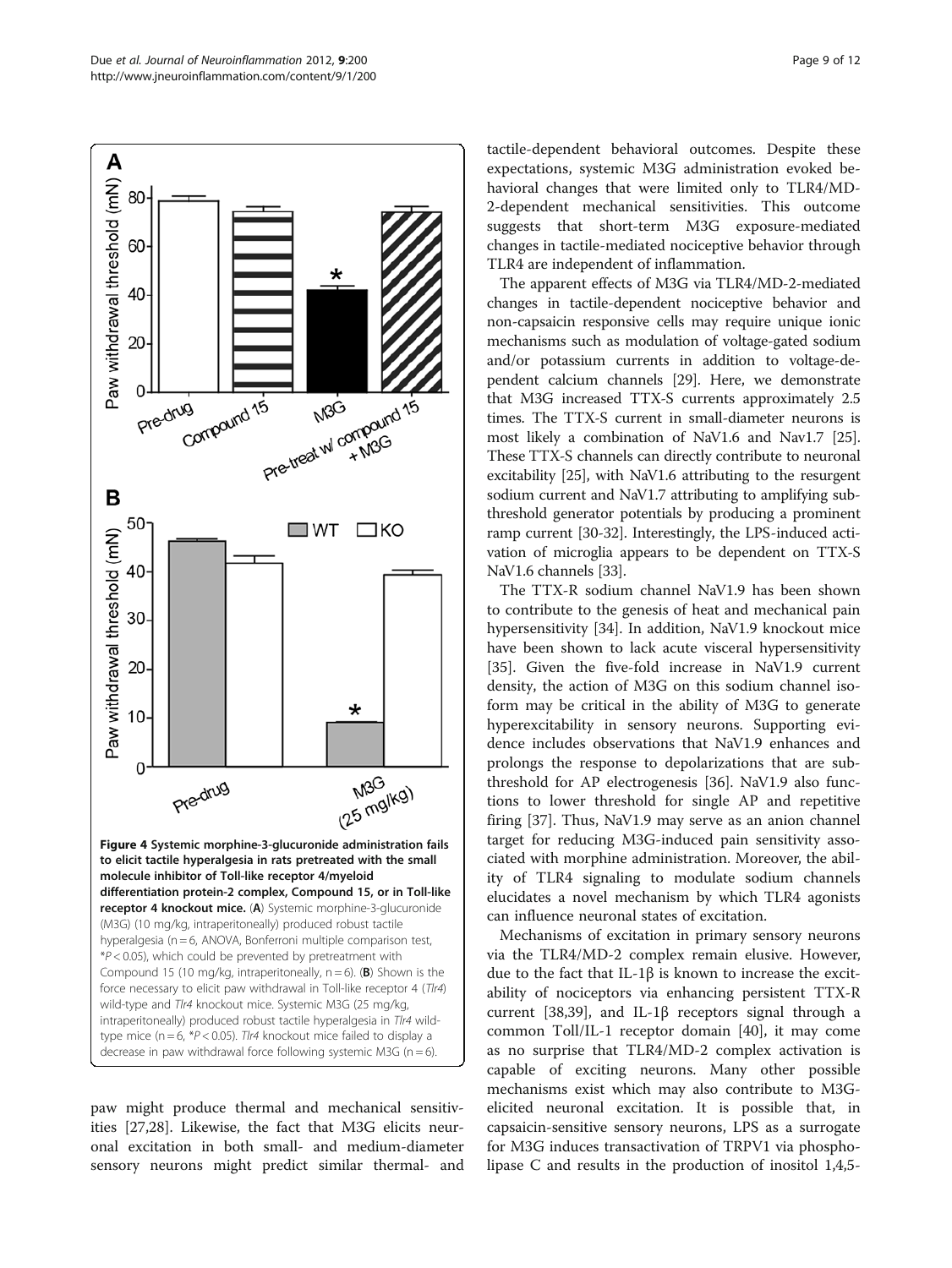<span id="page-9-0"></span>

triphosphage and subsequent  $[Ca^{2+}]$ <sub>i</sub> release cascade [[41,42\]](#page-11-0). Subsequently, the increase in LPS-induced  $\lceil Ca^2 \rceil$ + ]i may depend on calcium influx via PKA (N-type calcium channels) or PKC pathways (non-N-type calcium channels) [[12](#page-10-0),[19](#page-10-0),[43](#page-11-0)]. However, non-capsaicin-responsive cells would require other ionic mechanisms, such as modulation of voltage-gated sodium and/or potassium currents in addition to voltage-dependent calcium channels [[29\]](#page-11-0).

That the systemic M3G-induced behavioral outcome observed by our studies was limited to mechanical pain sensitivity may reflect unique capabilities of a TLR4/ MD-2 dependent, capsaicin-insensitive sensory neuron population. Few experimental studies exist that delineate such a population with the exception of a subpopulation of unmyelinated polymodal nociceptive sensory neurons that express Mas-related G protein-coupled receptor member D (Mrgprd). Mrgprd appears to be selectively expressed in non-peptidergic nociceptors which when genetically ablated in the adult animal fail to respond to noxious mechanosensation whereas thermosensation is unaffected [\[44,45\]](#page-11-0). Whether the TLR4 agonist M3G is dependent on Mrgprd-positive sensory neurons for the changes in mechanical nociceptive behavior is unknown. Another subpopulation of sensory neurons that may be responsive to the administration of M3G is the nonpeptidergic primary afferents that exhibit the delta opioid receptor and functionally contribute to mechanical pain [\[46](#page-11-0)].

In conclusion, TLR4 signaling via M3G within sensory neurons may provide a critical element for understanding the development of tolerance and paradoxical hyperalgesia that can occur following morphine-based therapies. The relationship between TLR4 expression in DRGs, tactile hyperalgesia and neuronal hyperexcitability via the morphine metabolite M3G may imply that TLR4-sensitized neurons may serve a vital signal to dampen the analgesic effects of morphine. Better understanding of these TLR4-mediated events in sensory neurons may provide the necessary framework for the design of agents that not only counteract deleterious opioid-induced cellular adaptations but also effectively reduce analgesic tolerance.

#### Abbreviations

ANOVA: analysis of variance; AP: action potential; CGRP: calcitonin generelated peptide; DRG: dorsal root ganglion; IL: interleukin; i.p.: intraperitoneal; LPS: lipopolysaccharide; M3G: morphine-3-glucuronide; M6G: morphine-6 glucouronide; MD: myeloid differentiation protein; Mrgprd: Mas-related G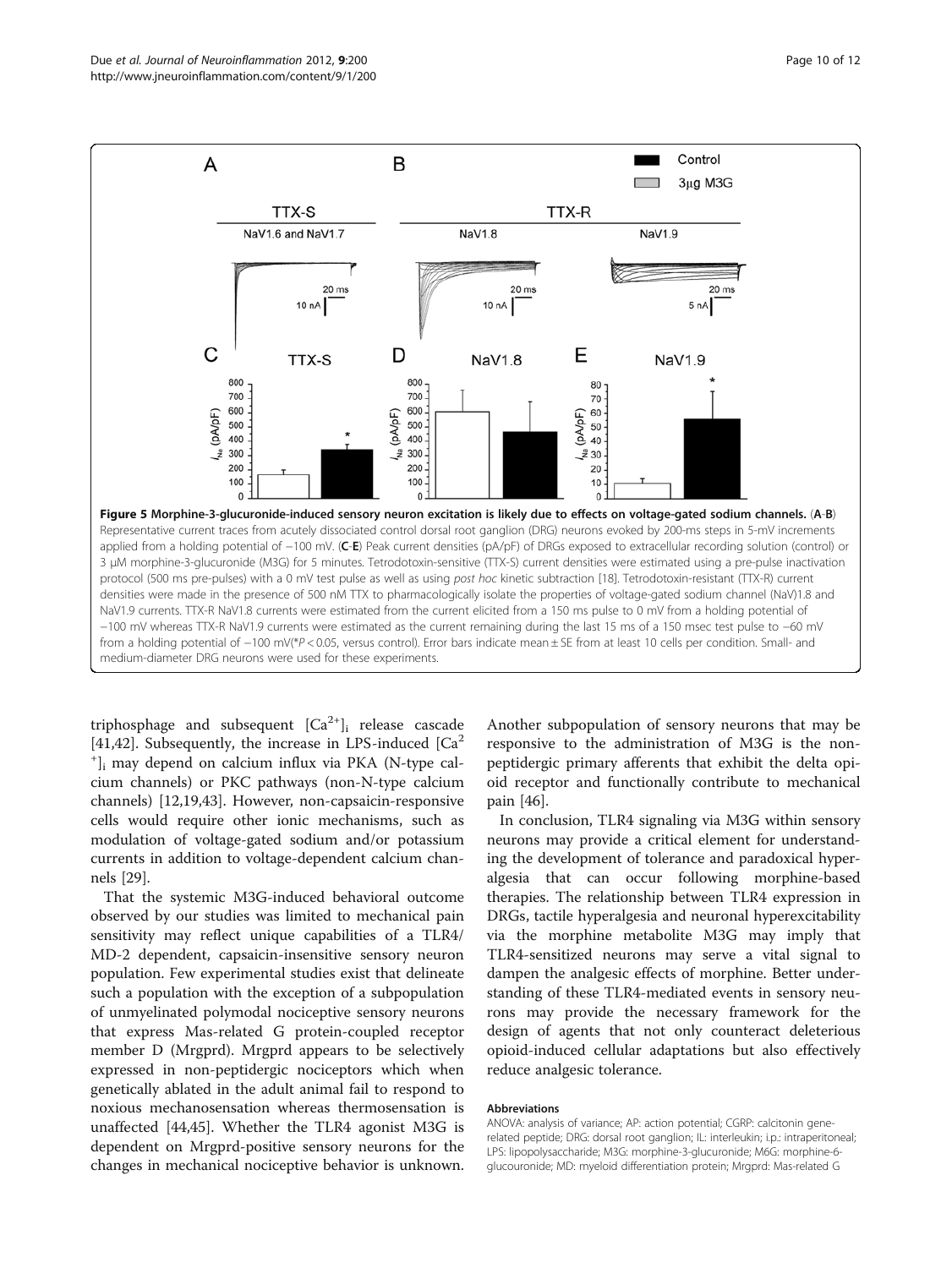<span id="page-10-0"></span>protein-coupled receptor member D; NaV: voltage-gated sodium channel; OIH: opioid-induced hyperalgesia; TLR: Toll-like receptor; TRG: trigeminal root ganglion; TRPV1: transient receptor potential cation channel subfamily V member 1; TTX-R: tetrodotoxin-resistant; TTX-S: tetrodotoxin-sensitive.

#### Competing interests

The authors declare that they have no competing interests.

#### Authors' contributions

MRD performed the experiments, analyzed the data, and wrote the manuscript; AP performed the experiments, analyzed the data; NMW performed the experiments, analyzed the data; PF performed the experiments, analyzed the data; SC synthesized Compound 15; HY synthesized Compound 15; RK participated in the study design and data interpretation; FAW was the main investigator of this work, and was in charge of the study design, analysis and interpretation of results, and wrote the manuscript. All authors read and approved the final manuscript.

#### Acknowledgements

This work was supported by a Indiana Spinal Cord & Brain Injury Research Grant (FAW) and the NIH (NS049136 and DA026040 to FAW; NS067425 and DA026950 to HY),the National Scientist Development from the American Heart Association (SDG5280023 to RK), and the Neurofibromatosis New Investigator Award from the DOD/CDMRP (NF1000099 to RK).

#### Author details

<sup>1</sup>Department of Anesthesia, Indiana University School of Medicine, 950 Walnut St, R2, Indianapolis, IN 46202, USA. <sup>2</sup>Department of Pharmacology, Indiana University School of Medicine, 950 Walnut St, R2, Indianapolis, IN 46202, USA. <sup>3</sup>Medical Neuroscience Program, Indiana University School of Medicine, 950 Walnut St, R2, Indianapolis, IN 46202, USA. <sup>4</sup>Department of Chemistry and Biochemistry, University of Colorado at Boulder, JSCBB A224, Boulder, CO 80302, USA. <sup>5</sup>Department of Anesthesia, Stark Neurosciences Research Institute, Indiana University School of Medicine, 950 Walnut St, R2, Rm 427, Indianapolis, IN 46202, USA.

#### Received: 6 June 2012 Accepted: 31 July 2012 Published: 16 August 2012

#### References

- Coughtrie MW, Ask B, Rane A, Burchell B, Hume R: The enantioselective glucuronidation of morphine in rats and humans. Evidence for the involvement of more than one UDP-glucuronosyltransferase isoenzyme. Biochem Pharmacol 1989, 38:3273–3280.
- 2. Zelcer N, van de Wetering K, Hillebrand M, Sarton E, Kuil A, Wielinga PR, Tephly T, Dahan A, Beijnen JH, Borst P: Mice lacking multidrug resistance protein 3 show altered morphine pharmacokinetics and morphine-6-glucuronide antinociception. Proc Natl Acad Sci U S A 2005, 102:7274–7279.
- 3. Osborne R, Joel S, Trew D, Slevin M: Morphine and metabolite behavior after different routes of morphine administration: demonstration of the importance of the active metabolite morphine-6-glucuronide. Clin Pharmacol Ther 1990, 47:12–19.
- 4. Hasselstrom J, Sawe J: Morphine pharmacokinetics and metabolism in humans. Enterohepatic cycling and relative contribution of metabolites to active opioid concentrations. Clin Pharmacokinet 1993, 24:344–354.
- 5. van Dorp EL, Romberg R, Sarton E, Bovill JG, Dahan A: Morphine-6 glucuronide: morphine's successor for postoperative pain relief? Anesth Analg 2006, 102:1789–1797.
- 6. Labella FS, Pinsky C, Havlicek V: Morphine derivatives with diminished opiate receptor potency show enhanced central excitatory activity. Brain Res 1979, 174:263–271.
- 7. Hewett K, Dickenson AH, McQuay HJ: Lack of effect of morphine-3glucuronide on the spinal antinociceptive actions of morphine in the rat: an electrophysiological study. Pain 1993, 53:59-63.
- Bartlett SE, Cramond T, Smith MT: The excitatory effects of morphine-3glucuronide are attenuated by LY274614, a competitive NMDA receptor antagonist, and by midazolam, an agonist at the benzodiazepine site on the GABAA receptor complex. Life Sci 1994, 54:687–694.
- 9. Lewis SS, Hutchinson MR, Rezvani N, Loram LC, Zhang Y, Maier SF, Rice KC, Watkins LR: Evidence that intrathecal morphine-3-glucuronide may cause

pain enhancement via toll-like receptor 4/MD-2 and interleukin-1beta. Neuroscience 2010, 165:569–583.

- 10. Hutchinson MR, Zhang Y, Shridhar M, Evans JH, Buchanan MM, Zhao TX, Slivka PF, Coats BD, Rezvani N, Wieseler J, et al: Evidence that opioids may have toll-like receptor 4 and MD-2 effects. Brain Behav Immun 2010, 24:83–95.
- 11. Hua XY, Chen P, Fox A, Myers RR: Involvement of cytokines in lipopolysaccharide-induced facilitation of CGRP release from capsaicinsensitive nerves in the trachea: studies with interleukin-1beta and tumor necrosis factor-alpha. J Neurosci 1996, 16:4742–4748.
- 12. Diogenes A, Ferraz CC, Akopian AN, Henry MA, Hargreaves KM: LPS sensitizes TRPV1 via activation of TLR4 in trigeminal sensory neurons. J Dent Res 2011, 90:759–764.
- 13. Bevan DE, Martinko AJ, Loram LC, Stahl JA, Taylor FR, Joshee S, Watkins LR, Yin H: Selection, Preparation, and Evaluation of Small-Molecule Inhibitors of Toll-Like Receptor 4. ACS Med Chem Lett 2010, 1:194–198.
- 14. Moran TD, Smith PA: Morphine-3beta-D-glucuronide suppresses inhibitory synaptic transmission in rat substantia gelatinosa. J Pharmacol Exp Ther 2002, 302:568–576.
- 15. Hemstapat K, Monteith GR, Smith D, Smith MT: Morphine-3-glucuronide's neuro-excitatory effects are mediated via indirect activation of Nmethyl-D-aspartic acid receptors: mechanistic studies in embryonic cultured hippocampal neurones. Anesth Analg 2003, 97:494–505. table of contents.
- 16. Bhangoo S, Ren D, Miller RJ, Henry KJ, Lineswala J, Hamdouchi C, Li B, Monahan PE, Chan DM, Ripsch MS, White FA: Delayed functional expression of neuronal chemokine receptors following focal nerve demyelination in the rat: a mechanism for the development of chronic sensitization of peripheral nociceptors. Molecular Pain 2007, 3:38.
- 17. Ma C, LaMotte RH: Enhanced excitability of dissociated primary sensory neurons after chronic compression of the dorsal root ganglion in the rat. Pain 2005, 113:106–112.
- 18. Cummins TR, Waxman SG: Downregulation of tetrodotoxin-resistant sodium currents and upregulation of a rapidly repriming tetrodotoxinsensitive sodium current in small spinal sensory neurons after nerve injury. J Neurosci 1997, 17:3503–3514.
- 19. Ochoa-Cortes F, Ramos-Lomas T, Miranda-Morales M, Spreadbury I, Ibeakanma C, Barajas-Lopez C, Vanner S: Bacterial cell products signal to mouse colonic nociceptive dorsal root ganglia neurons. Am J Physiol Gastrointest Liver Physiol 2010, 299:G723–G732.
- 20. Chavez SA, Martinko AJ, Lau C, Pham MN, Cheng K, Bevan DE, Mollnes TE, Yin H: Development of beta-amino alcohol derivatives that inhibit Tolllike receptor 4 mediated inflammatory response as potential antiseptics. J Med Chem 2011, 54:4659–4669.
- 21. Wang X, Loram LC, Ramos K, de Jesus AJ, Thomas J, Cheng K, Reddy A, Somogyi AA, Hutchinson MR, Watkins LR, Yin H: Morphine activates neuroinflammation in a manner parallel to endotoxin. Proc Natl Acad Sci USA 2012, Apr 17, 109(16):6325–6330.
- 22. Smith MT, Watt JA, Cramond T: Morphine-3-glucuronide–a potent antagonist of morphine analgesia. Life Sci 1990, 47:579–585.
- 23. Poltorak A, Merlin T, Nielsen PJ, Sandra O, Smirnova I, Schupp I, Boehm T, Galanos C, Freudenberg MA: A point mutation in the IL-12R beta 2 gene underlies the IL-12 unresponsiveness of Lps-defective C57BL/10ScCr mice. J Immunol 2001, 167:2106–2111.
- 24. Roberson DP, Binshtok AM, Blasl F, Bean BP, Woolf CJ: Targeting of sodium channel blockers into nociceptors to produce long-duration analgesia: a systematic study and review. Br J Pharmacol 2011, 164:48-58.
- 25. Rush AM, Cummins TR, Waxman SG: Multiple sodium channels and their roles in electrogenesis within dorsal root ganglion neurons. J Physiol 2007, 579:1–14.
- 26. Tanga FY, Nutile-McMenemy N, DeLeo JA: The CNS role of Toll-like receptor 4 in innate neuroimmunity and painful neuropathy. Proc Natl Acad Sci U S A 2005, 102:5856-5861.
- 27. Kanaan SA, Saade NE, Haddad JJ, Abdelnoor AM, Atweh SF, Jabbur SJ, Safieh-Garabedian B: Endotoxin-induced local inflammation and hyperalgesia in rats and mice: a new model for inflammatory pain. Pain 1996, 66:373–379.
- 28. Maier SF, Wiertelak EP, Martin D, Watkins LR: Interleukin-1 mediates the behavioral hyperalgesia produced by lithium chloride and endotoxin. Brain Res 1993, 623:321–324.